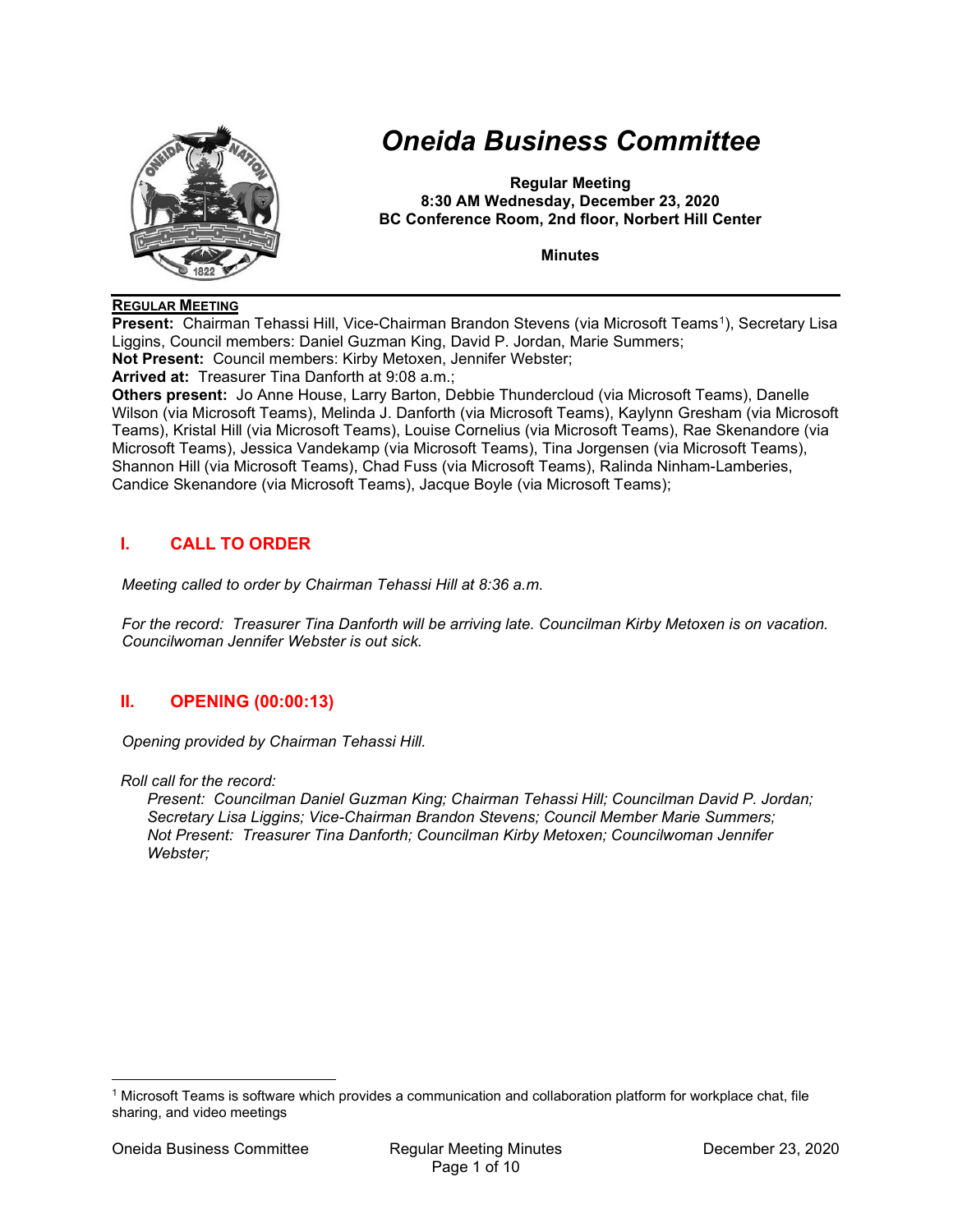## III. ADOPT THE AGENDA (00:04:36)

Motion by David P. Jordan to adopt the agenda with one (1) addition [under Executive Session/Unfinished Business, add item 1. Approve duties and responsibilities for BC DR03], seconded by Daniel Guzman King. Motion carried:

Daniel Guzman King, David P. Jordan, Lisa Liggins, Brandon Stevens, Marie Summers

Not Present: Tina Danforth, Kirby Metoxen, Jennifer Webster

#### IV. MINUTES

## A. Approve the December 9, 2020, regular Business Committee meeting minutes (00:06:04)

Sponsor: Lisa Liggins, Secretary

Motion by David P. Jordan to approve the December 9, 2020, regular Business Committee meeting minutes, seconded by Marie Summers. Motion carried:

| Ayes:        | Daniel Guzman King, David P. Jordan, Lisa Liggins, Brandon Stevens,<br>Marie Summers |
|--------------|--------------------------------------------------------------------------------------|
| Not Droopsti | Ting Denferth Kirby Meterson Jennifer Webster                                        |

Not Present: Tina Danforth, Kirby Metoxen, Jennifer Webster

## V. APPOINTMENTS

A. Review request and determine next steps - term extension Oneida Airport Hotel Corporation (00:06:53) Sponsor: Kathy Hughes, Chairwoman/OAHC

Motion by Daniel Guzman King to approve request and extend term for Pat Lassila on the Oneida Airport Hotel Corporation Board of Directors until filled, seconded by David P. Jordan. Motion carried:

 Ayes: Daniel Guzman King, David P. Jordan, Lisa Liggins, Brandon Stevens, Marie Summers

Not Present: Tina Danforth, Kirby Metoxen, Jennifer Webster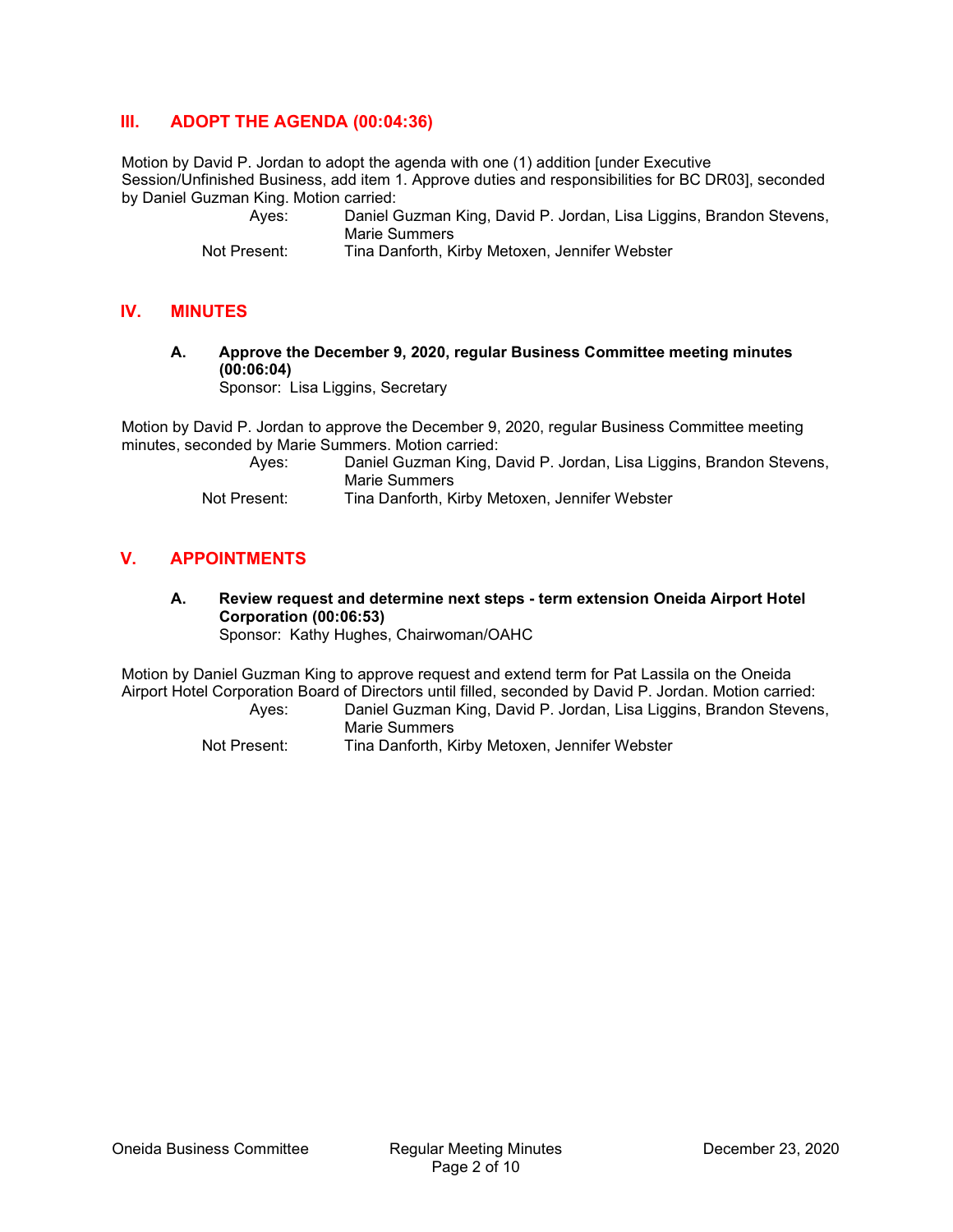## VI. STANDING COMMITTEES

#### A. FINANCE COMMITTEE

1. Accept the November 30, 2020, regular Finance Committee meeting minutes (00:12:00)

Sponsor: Tina Danforth, Treasurer

Motion by David P. Jordan to accept the November 30, 2020, regular Finance Committee meeting minutes, seconded by Lisa Liggins. Motion carried:

- Ayes: Daniel Guzman King, David P. Jordan, Lisa Liggins, Brandon Stevens, Marie Summers
- Not Present: Tina Danforth, Kirby Metoxen, Jennifer Webster
	- 2. Accept the December 14, 2020, regular Finance Committee meeting minutes (00:12:45)

Sponsor: Tina Danforth, Treasurer

Motion by David P. Jordan to accept the December 14, 2020, regular Finance Committee meeting minutes, seconded by Lisa Liggins. Motion carried:

| Ayes:        | Daniel Guzman King, David P. Jordan, Lisa Liggins, Brandon Stevens, |
|--------------|---------------------------------------------------------------------|
|              | Marie Summers                                                       |
| Not Present: | Tina Danforth, Kirby Metoxen, Jennifer Webster                      |

#### B. LEGISLATIVE OPERATING COMMITTEE

1. Accept the December 2, 2020, regular Legislative Operating Committee meeting minutes (00:13:22) Sponsor: David P. Jordan, Councilman

Motion by Lisa Liggins to accept the December 2, 2020, regular Legislative Operating Committee meeting minutes, seconded by Marie Summers. Motion carried:

 Ayes: Daniel Guzman King, David P. Jordan, Lisa Liggins, Brandon Stevens, Marie Summers

Not Present: Tina Danforth, Kirby Metoxen, Jennifer Webster

#### C. QUALITY OF LIFE COMMITTEE

1. Accept the November 12, 2020, regular Quality of Life Committee meeting minutes (00:14:00)

Sponsor: Marie Summers, Councilwoman

Motion by Lisa Liggins to accept the November 12, 2020, regular Quality of Life Committee meeting minutes, seconded by David P. Jordan. Motion carried:

| Aves:        | Daniel Guzman King, David P. Jordan, Lisa Liggins, Brandon Stevens,<br>Marie Summers |
|--------------|--------------------------------------------------------------------------------------|
| Not Procont: | Ting Danforth Kirby Matovan Jannifer Wabster                                         |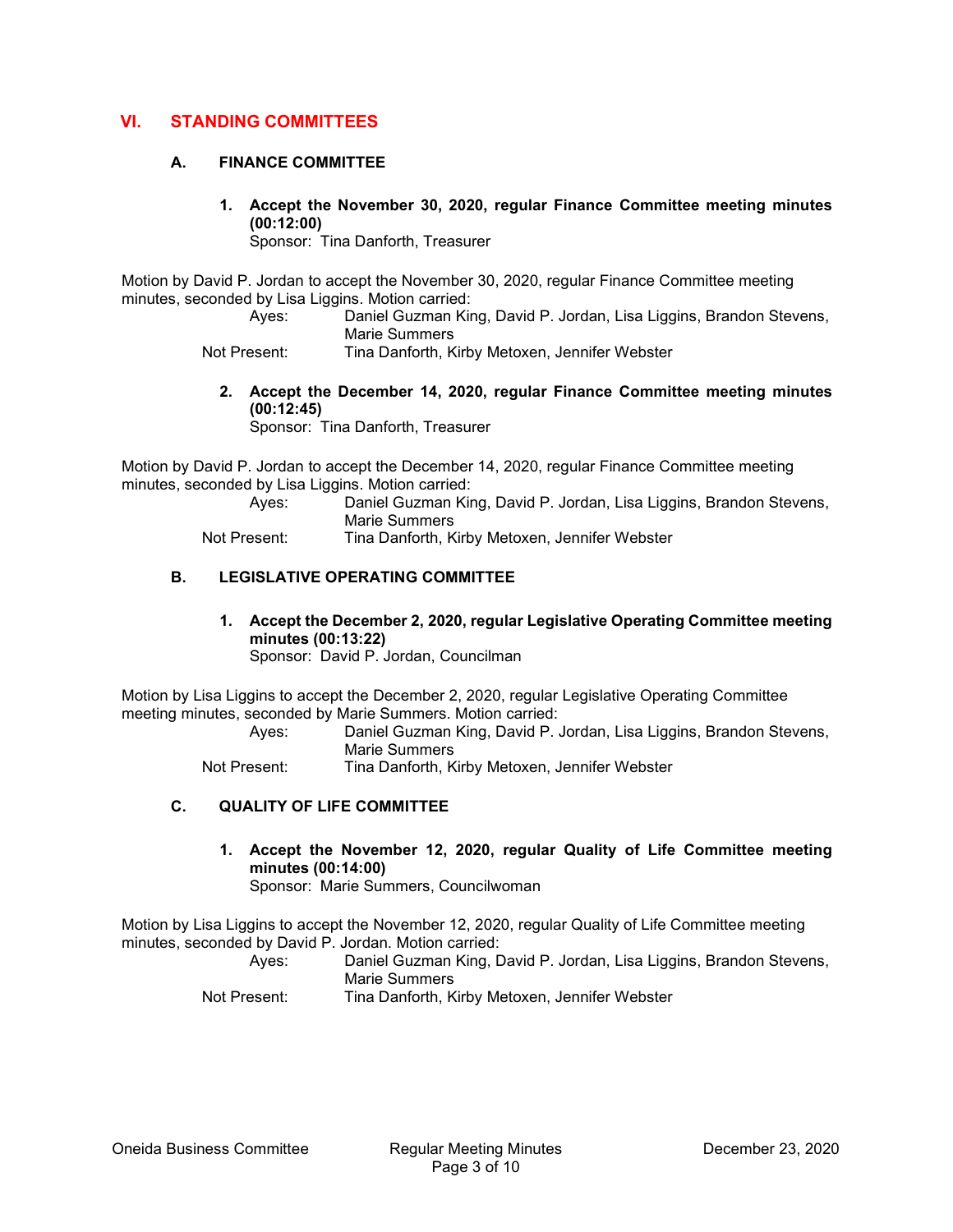## VII. NEW BUSINESS

A. Review request and determine next steps - Oneida Recreation Department (00:14:34)

Sponsor: Shannon Hill, Oneida Tribal Member

Motion by Lisa Liggins to accept the request regarding Oneida Recreation Department as information, noting this item is on the Quality of Life Committee agenda, seconded by Daniel Guzman King. Motion carried:

 Ayes: Daniel Guzman King, David P. Jordan, Lisa Liggins, Brandon Stevens, Marie Summers Not Present: Tina Danforth, Kirby Metoxen, Jennifer Webster

Treasurer Tina Danforth arrived at 9:08 a.m.

For the record: The Oneida Business Committee came to a consensus agreement that the extended protections provided by resolution BC-08-12-20-H to those employees who were placed in furlough status or layoff status under the March 26, 2020, COVID-19 Core Decision Making Team declaration "Adoption of Standard Operating Procedure: Nationwide Tier 5 Emergency Declaration Layoff, EEO Reference # 3284" and the April 3, 2020, declaration "Authorizing Use of Furloughs and Amending the Nationwide Tier 5 Emergency Declaration Layoff" should be extended again, beyond the current end date of January 9, 2020. The Secretary and Chief Counsel agreed to work together to submit a resolution for action via e-poll to formalize this consensus agreement.

Vice-Chairman Brandon Stevens left at 9:15 a.m.

Motion by Tina Danforth to direct the General Manager to have Recreation Department management bring back a status report for a re-opening plan to the January 13, 2021, regular Business Committee meeting, seconded by Marie Summers. Motion carried:

| Aves:        | Tina Danforth, Daniel Guzman King, David P. Jordan, Lisa Liggins,<br>Marie Summers |
|--------------|------------------------------------------------------------------------------------|
| Not Present: | Kirby Metoxen, Brandon Stevens, Jennifer Webster                                   |

B. Approve the Oneida Business Committee Standard Operating Procedure (SOP) entitled Community Complaint and/or Concern Process (00:43:30) Sponsor: Jessica Vandekamp, Employee Relations Representative

Vice-Chairman Brandon Stevens returned at 9:19 a.m.

Motion by Lisa Liggins to approve the Oneida Business Committee Standard Operating Procedure (SOP) entitled Community Complaint and/or Concern Process, seconded by Marie Summers. Motion carried:

| Ayes:        | Tina Danforth, Daniel Guzman King, David P. Jordan, Lisa Liggins, |
|--------------|-------------------------------------------------------------------|
|              | <b>Brandon Stevens, Marie Summers</b>                             |
| Not Present: | Kirby Metoxen, Jennifer Webster                                   |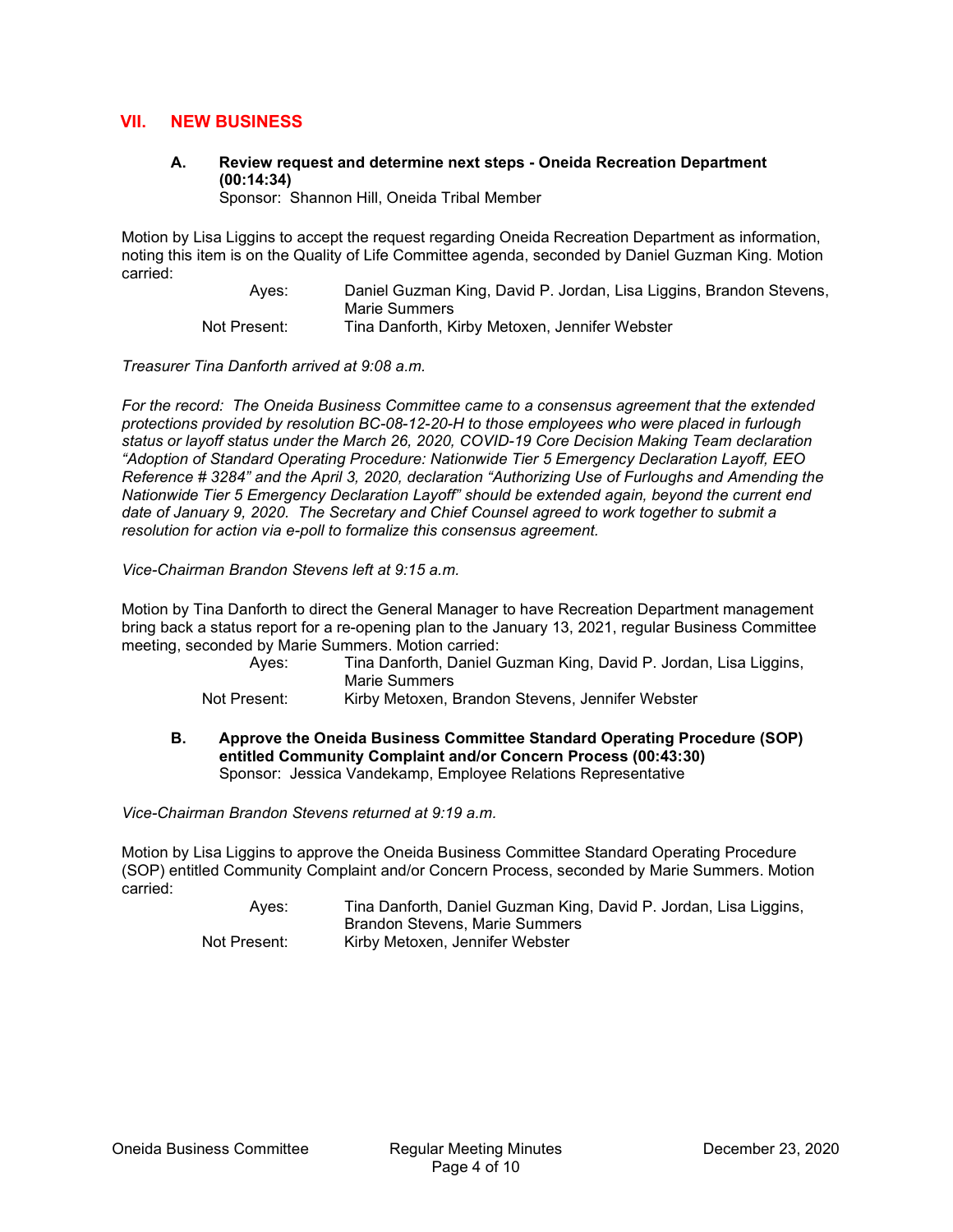## VIII. EXECUTIVE SESSION (00:45:07)

Motion by David P. Jordan to go into executive session at 9:21 a.m., seconded by Marie Summers. Motion carried:

> Ayes: Tina Danforth, Daniel Guzman King, David P. Jordan, Lisa Liggins, Brandon Stevens, Marie Summers Not Present: Kirby Metoxen, Jennifer Webster

The Oneida Business Committee, by consensus, recessed at 12:01 p.m. to 1:30 p.m.

Meeting called to order by Chairman Tehassi Hill at 1:32 p.m.

#### Roll call for the record:

Present: Treasurer Tina Danforth; Councilman Daniel Guzman King; Chairman Tehassi Hill; Councilman David P. Jordan; Secretary Lisa Liggins; Vice-Chairman Brandon Stevens; Council Member Marie Summers;

Not Present: Councilman Kirby Metoxen; Councilwoman Jennifer Webster;

Motion by David P. Jordan to come out of executive session at 4:30 p.m., seconded by Lisa Liggins. Motion carried:

> Ayes: Tina Danforth, Daniel Guzman King, David P. Jordan, Lisa Liggins, Brandon Stevens, Marie Summers Not Present: Kirby Metoxen, Jennifer Webster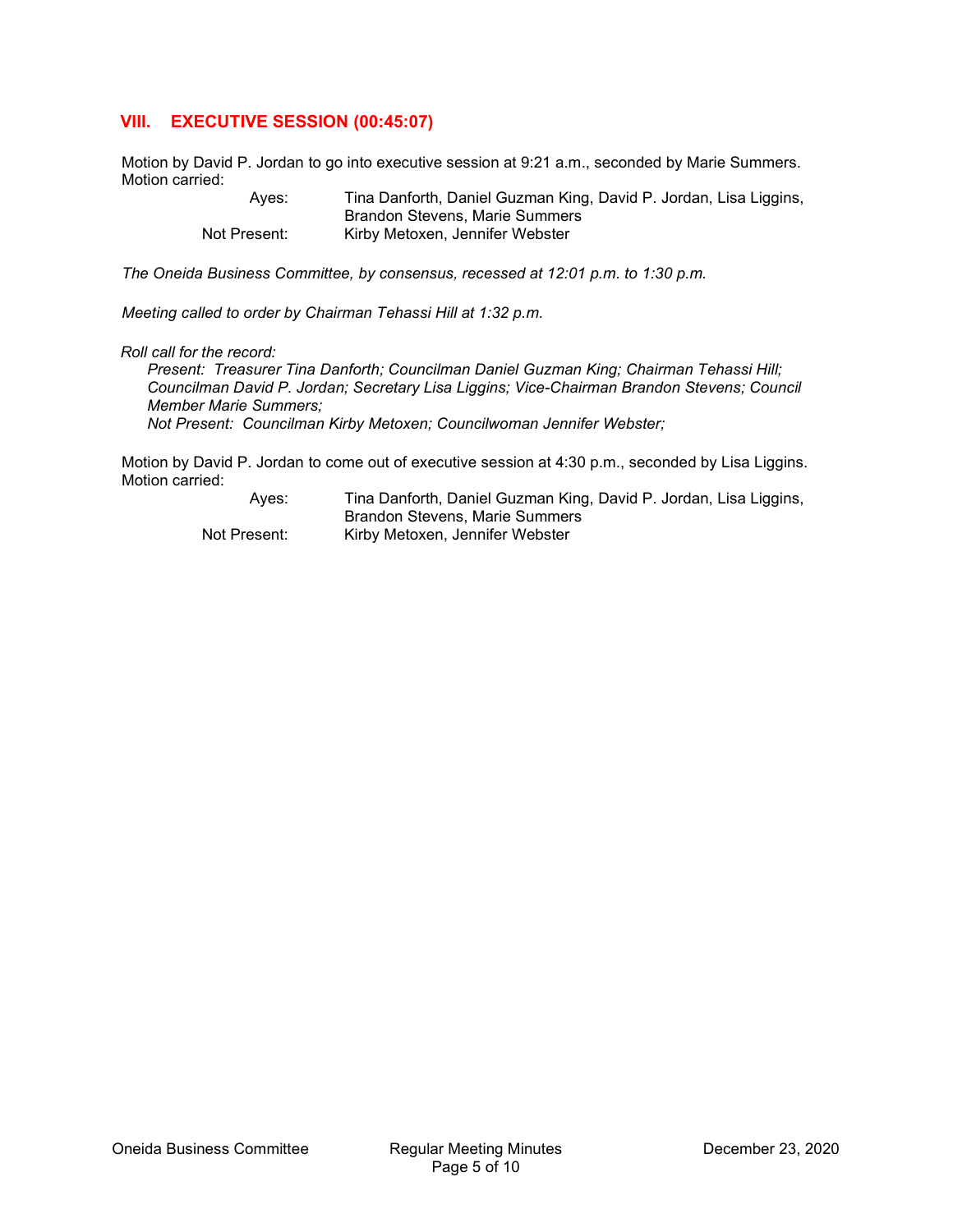#### A. REPORTS

#### 1. Accept the Chief Counsel Report (00:46:18) Sponsor: Jo Anne House, Chief Counsel

Motion by David P. Jordan to accept the Chief Counsel Report, seconded by Lisa Liggins. Motion carried:

| Ayes:        | Tina Danforth, Daniel Guzman King, David P. Jordan, Lisa Liggins, |
|--------------|-------------------------------------------------------------------|
|              | Brandon Stevens. Marie Summers                                    |
| Not Present: | Kirby Metoxen, Jennifer Webster                                   |

Motion by Lisa Liggins to approve the agreement made at the December 22, 2020 Joint Land Commission/Oneida Business Committee meeting as identified in Chief Counsel Memo dated December 22, 2020, Chief Counsel Report – Joint Land Commission/Oneida Business Committee Meeting Summary, seconded by Marie Summers. Motion carried: Ayes: Daniel Guzman King, David P. Jordan, Lisa Liggins, Brandon Stevens,

| Ayes.        | Daniel Guzman King, David P. Jordan, L |
|--------------|----------------------------------------|
|              | Marie Summers                          |
| Abstained:   | Tina Danforth                          |
| Not Present: | Kirby Metoxen, Jennifer Webster        |

Motion by Lisa Liggins to accept the discussion regarding the limited waiver of sovereign immunity [for the non-disclosure agreement] as information, seconded by Marie Summers. Motion carried: Ayes: Tina Danforth, Daniel Guzman King, David P. Jordan, Lisa Liggins,

| AVGS.        | Tina Daniorui, Danier Guzhian King |
|--------------|------------------------------------|
|              | Marie Summers                      |
| Abstained:   | <b>Brandon Stevens</b>             |
| Not Present: | Kirby Metoxen, Jennifer Webster    |

Motion by Lisa Liggins that Chief Counsel and General Manager review the process for approval of use of Economic Development and Diversification and Community Development Fund to ensure that the processes are properly followed to access, seconded by Marie Summers. Motion carried:

 Ayes: Tina Danforth, Daniel Guzman King, David P. Jordan, Lisa Liggins, Brandon Stevens, Marie Summers Not Present: Kirby Metoxen, Jennifer Webster

#### 2. Accept the General Manager report (00:50:06)

Sponsor: Debbie Thundercloud, General Manager

Motion by Lisa Liggins to accept the General Manager report and to defer the request regarding nonaccrued time to the January 19, 2021, regular BC work session, seconded by Marie Summers. Motion carried:

| Ayes:        | Tina Danforth, Daniel Guzman King, David P. Jordan, Lisa Liggins, |
|--------------|-------------------------------------------------------------------|
|              | Brandon Stevens. Marie Summers                                    |
| Not Present: | Kirby Metoxen, Jennifer Webster                                   |

For the record: A subsequent, suggested motion was announced by the Chairman to "support Comprehensive Housing's implementation of a voucher program for homeless needs". The motion was not made or seconded, only voted; this suggested motion will be processed via e-poll for formal action by the Business Committee.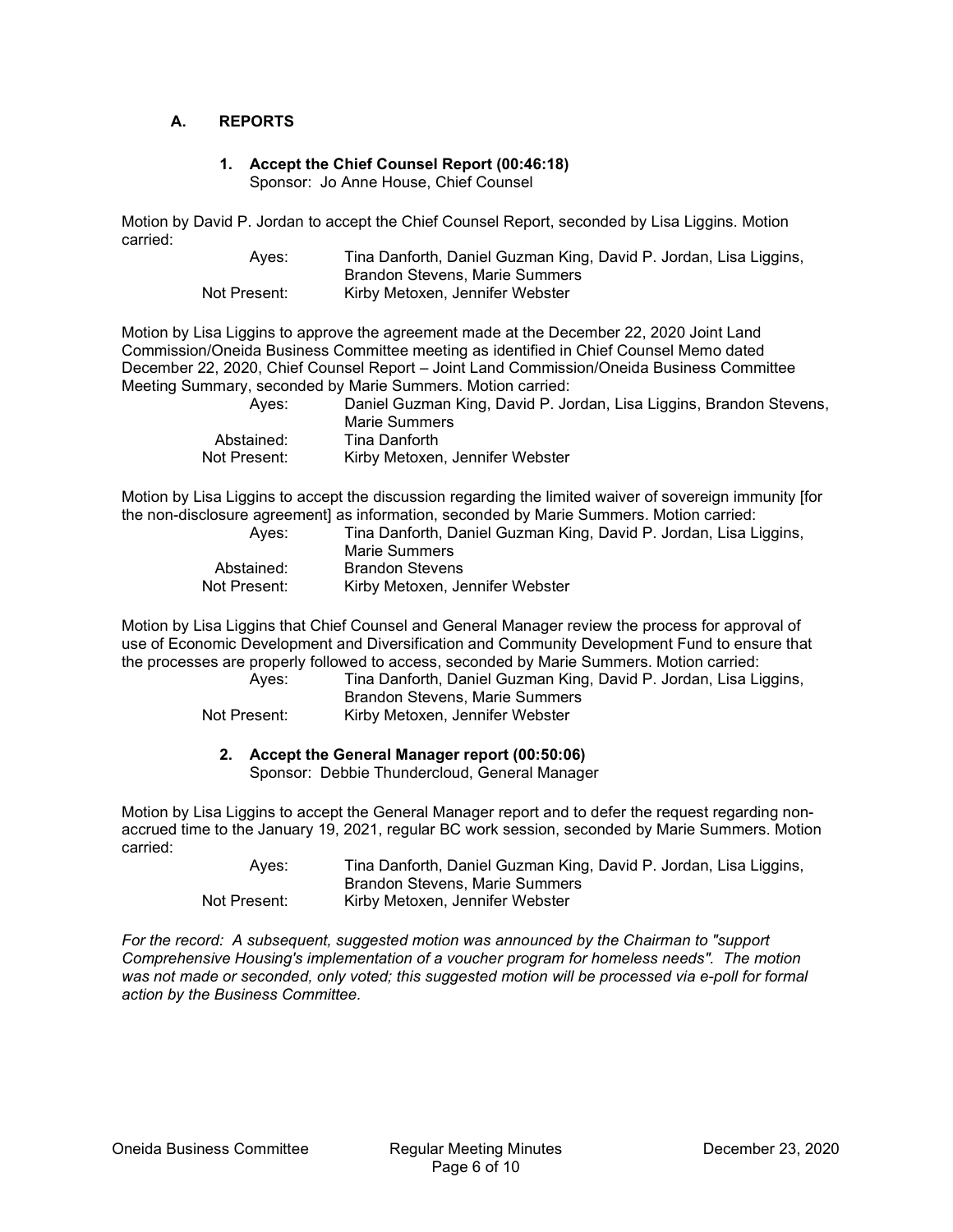#### 3. Accept the Chief Financial Officer December 2020 report (00:51:07) Sponsor: Larry Barton, Chief Financial Officer

Motion by Tina Danforth to accept the Chief Financial Officer December 2020 report, seconded by Lisa Liggins. Motion carried:

| Aves:        | Tina Danforth, Daniel Guzman King, David P. Jordan, Lisa Liggins, |
|--------------|-------------------------------------------------------------------|
|              | Brandon Stevens, Marie Summers                                    |
| Not Present: | Kirby Metoxen, Jennifer Webster                                   |

4. Accept the Intergovernmental Affairs, Communications, and Self-Governance December 2020 report (00:51:33) Sponsor: Melinda J. Danforth, Director/Intergovernmental Affairs

Motion by David P. Jordan to accept the Intergovernmental Affairs, Communications, and Self-Governance December 2020 report, seconded by Marie Summers. Motion carried:

 Ayes: Tina Danforth, Daniel Guzman King, David P. Jordan, Lisa Liggins, Brandon Stevens, Marie Summers Not Present: Kirby Metoxen, Jennifer Webster

Motion by David P. Jordan to support the overallocation of the FY21 Legislative Affairs Budget for the purchase of the WI State Voter file, seconded by Marie Summers. Motion carried:

| Aves:        | Tina Danforth, Daniel Guzman King, David P. Jordan, Brandon<br>Stevens. Marie Summers |
|--------------|---------------------------------------------------------------------------------------|
| Abstained:   | Lisa Liggins                                                                          |
| Not Present: | Kirby Metoxen, Jennifer Webster                                                       |

For the record: Secretary Lisa Liggins stated I'm abstaining because the bulk of the discussion regarding this request occurred at a BC work session and I was not in attendance.

Motion by David P. Jordan to approve the nomination of Debra Danforth, Oneida Comprehensive Health Director, as a delegate to the National Institute of Health's Tribal Advisory Committee, and authorize the Chairman to sign the nomination letter, seconded by Lisa Liggins. Motion carried:

| Aves:        | Tina Danforth, Daniel Guzman King, David P. Jordan, Lisa Liggins, |
|--------------|-------------------------------------------------------------------|
|              | Brandon Stevens, Marie Summers                                    |
| Not Present: | Kirby Metoxen, Jennifer Webster                                   |

#### 5. Accept the November 2020 Treasurer's report (00:53:14) Sponsor: Tina Danforth, Treasurer

Motion by Lisa Liggins to accept the November 2020 Treasurer's report, seconded by Marie Summers. Motion carried:

| Aves:        | Tina Danforth, Daniel Guzman King, David P. Jordan, Lisa Liggins, |
|--------------|-------------------------------------------------------------------|
|              | Brandon Stevens, Marie Summers                                    |
| Not Present: | Kirby Metoxen, Jennifer Webster                                   |

Item VIII.C.1. was addressed next.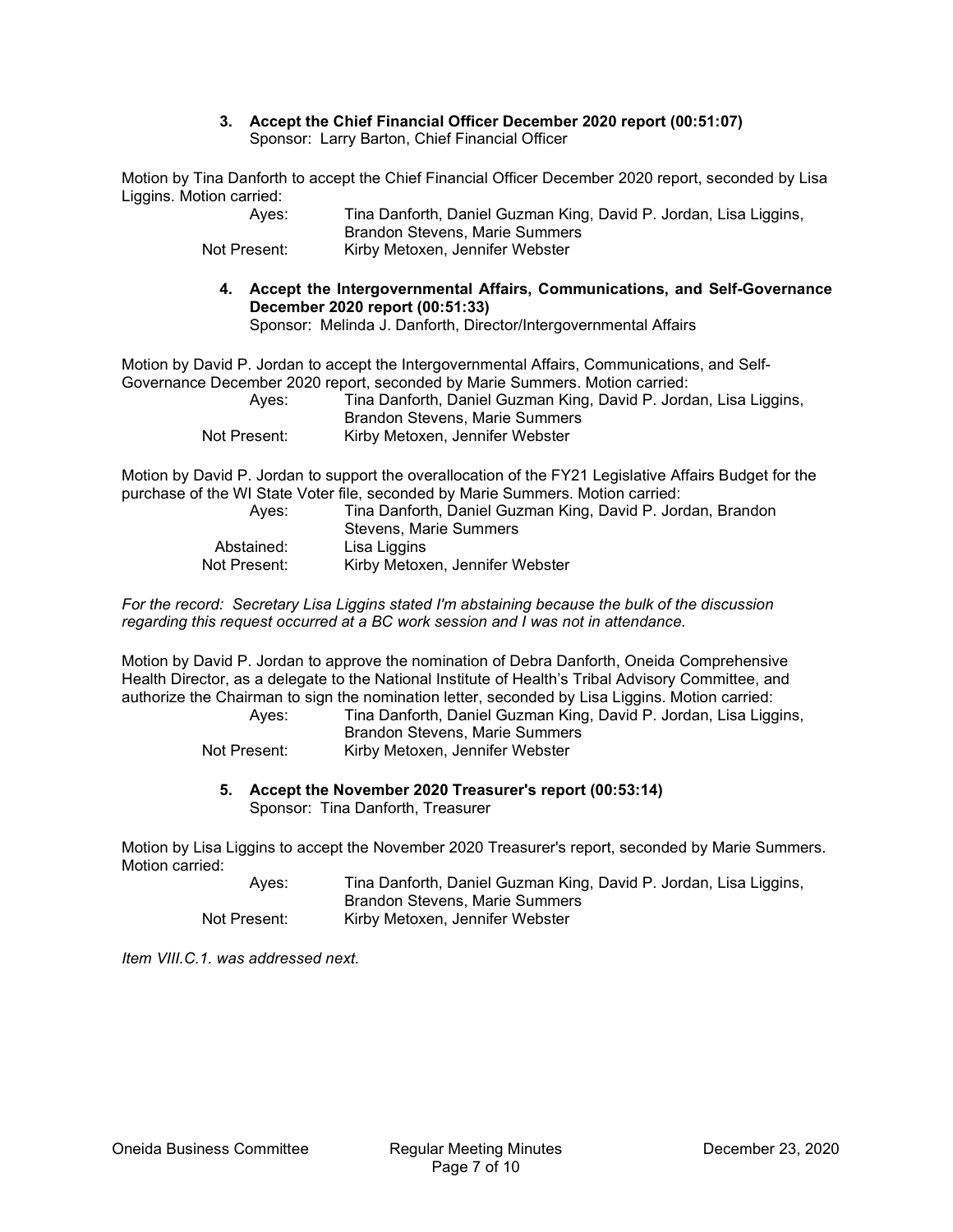#### B. UNFINISHED BUSINESS

## 1. Approve duties and responsibilities for BC DR03 (00:57:00)

Sponsor: Jessica Vandekamp, Employee Relations Representative

Motion by David P. Jordan to accept as information only, seconded by Marie Summers. Motion carried: Ayes: Tina Danforth, Daniel Guzman King, David P. Jordan, Lisa Liggins, Brandon Stevens, Marie Summers Not Present: Kirby Metoxen, Jennifer Webster

Item IX. was addressed next.

#### C. NEW BUSINESS

1. Adopt resolution entitled Oneida Nation Emergency Response Plan (00:53:36) Sponsor: Kaylynn Gresham, Director/Emergency Management

Motion by David P. Jordan to accept the discussion regarding the resolution entitled Oneida Nation Emergency Response Plan as information, seconded by Lisa Liggins. Motion Pending: Ayes:

> 2. Review the recall request and determine next steps - Governmental Services Division (00:54:01)

Sponsor: Debbie Thundercloud, General Manager

Motion by Lisa Liggins to accept the discussion regarding the recall request from the Governmental Services Division as information, seconded by David P. Jordan. Motion carried:

| Ayes:        | Tina Danforth, Daniel Guzman King, David P. Jordan, Lisa Liggins, |
|--------------|-------------------------------------------------------------------|
|              | Brandon Stevens, Marie Summers                                    |
| Not Present: | Kirby Metoxen, Jennifer Webster                                   |

3. Review the recall request and determine next steps - Utilities Department (00:54:27)

Sponsor: Debbie Thundercloud, General Manager

Motion by David P. Jordan to approve the recall request from Utilities Department for one (1) Utilities Maintenance Technician, seconded by Lisa Liggins. Motion carried:

 Ayes: Tina Danforth, Daniel Guzman King, David P. Jordan, Lisa Liggins, Brandon Stevens, Marie Summers

- Not Present: Kirby Metoxen, Jennifer Webster
	- 4. Approve a limited waiver of sovereign immunity Austin Straubel International Airport lease – file # 2020-0770 (00:54:48)

Sponsor: Louise Cornelius, Gaming General Manager

Motion by David P. Jordan to approve a limited waiver of sovereign immunity for the Austin Straubel International Airport lease – file # 2020-0770, seconded by Tina Danforth. Motion carried: Ayes: Tina Danforth, Daniel Guzman King, David P. Jordan, Lisa Liggins, Brandon Stevens, Marie Summers Not Present: Kirby Metoxen, Jennifer Webster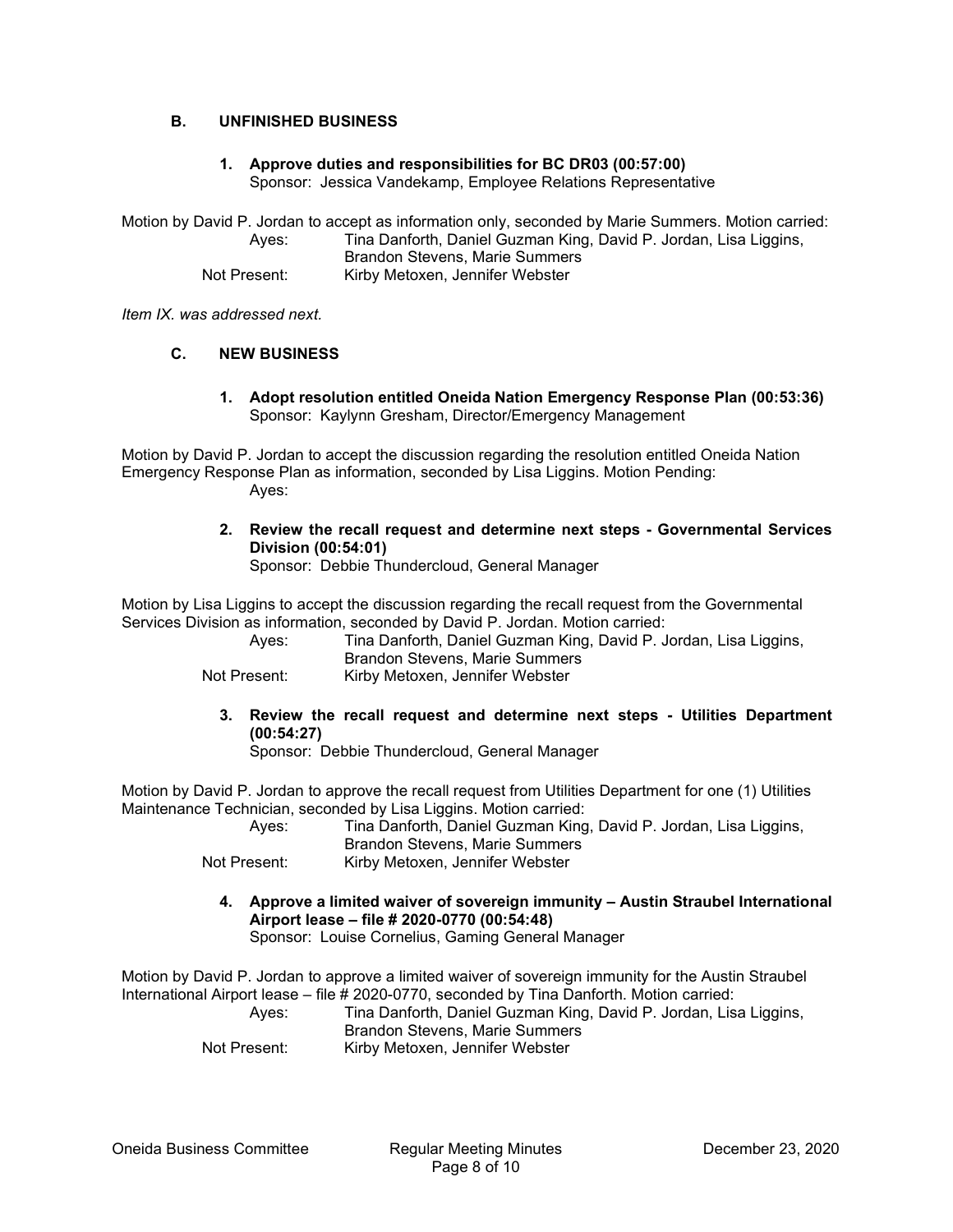#### 5. Approve a limited waiver of sovereign immunity – NEW Watershed Program agreements – file # 2020-0635 (00:55:13) Sponsor: Debbie Thundercloud, General Manager

Motion by Lisa Liggins to approve a limited waiver of sovereign immunity for the NEW Watershed Program agreements – file # 2020-0635, seconded by David P. Jordan. Motion carried:

 Ayes: Tina Danforth, Daniel Guzman King, David P. Jordan, Lisa Liggins, Brandon Stevens, Marie Summers Not Present: Kirby Metoxen, Jennifer Webster

6. Approve the employment contract extension for BC DR18 (00:55:38) Sponsor: Tehassi Hill, Chairman

Motion by David P. Jordan to approve the employment contract extension for BC DR18 - file # 2020- 0464, seconded by Lisa Liggins. Motion carried:

| Ayes:        | Tina Danforth, Daniel Guzman King, David P. Jordan, Lisa Liggins, |
|--------------|-------------------------------------------------------------------|
|              | Brandon Stevens, Marie Summers                                    |
| Not Present: | Kirby Metoxen, Jennifer Webster                                   |

7. Accept the November 30, 2020, regular BC Officers meeting notes (00:56:08) Sponsor: Jessica Vandekamp, Employee Relations Representative

Motion by David P. Jordan to accept the November 30, 2020, regular BC Officers meeting notes, seconded by Tina Danforth. Motion carried:

| Aves:        | Tina Danforth, Daniel Guzman King, David P. Jordan, Lisa Liggins,<br>Brandon Stevens, Marie Summers |
|--------------|-----------------------------------------------------------------------------------------------------|
| Not Present: | Kirby Metoxen, Jennifer Webster                                                                     |

8. Enter e-poll results into the record regarding the approved request from the Oneida Language Department for two (2), new, 100% grant funded Oneida Language Immersion Teachers (00:56:34) Sponsor: Lisa Liggins, Secretary

Motion by David P. Jordan to enter the e-poll results into the record regarding the approved request from the Oneida Language Department for two (2), new, 100% grant funded Oneida Language Immersion Teachers, seconded by Marie Summers. Motion carried:

 Ayes: Tina Danforth, Daniel Guzman King, David P. Jordan, Lisa Liggins, Brandon Stevens, Marie Summers Not Present: Kirby Metoxen, Jennifer Webster

Item VIII.B.1. was addressed next.